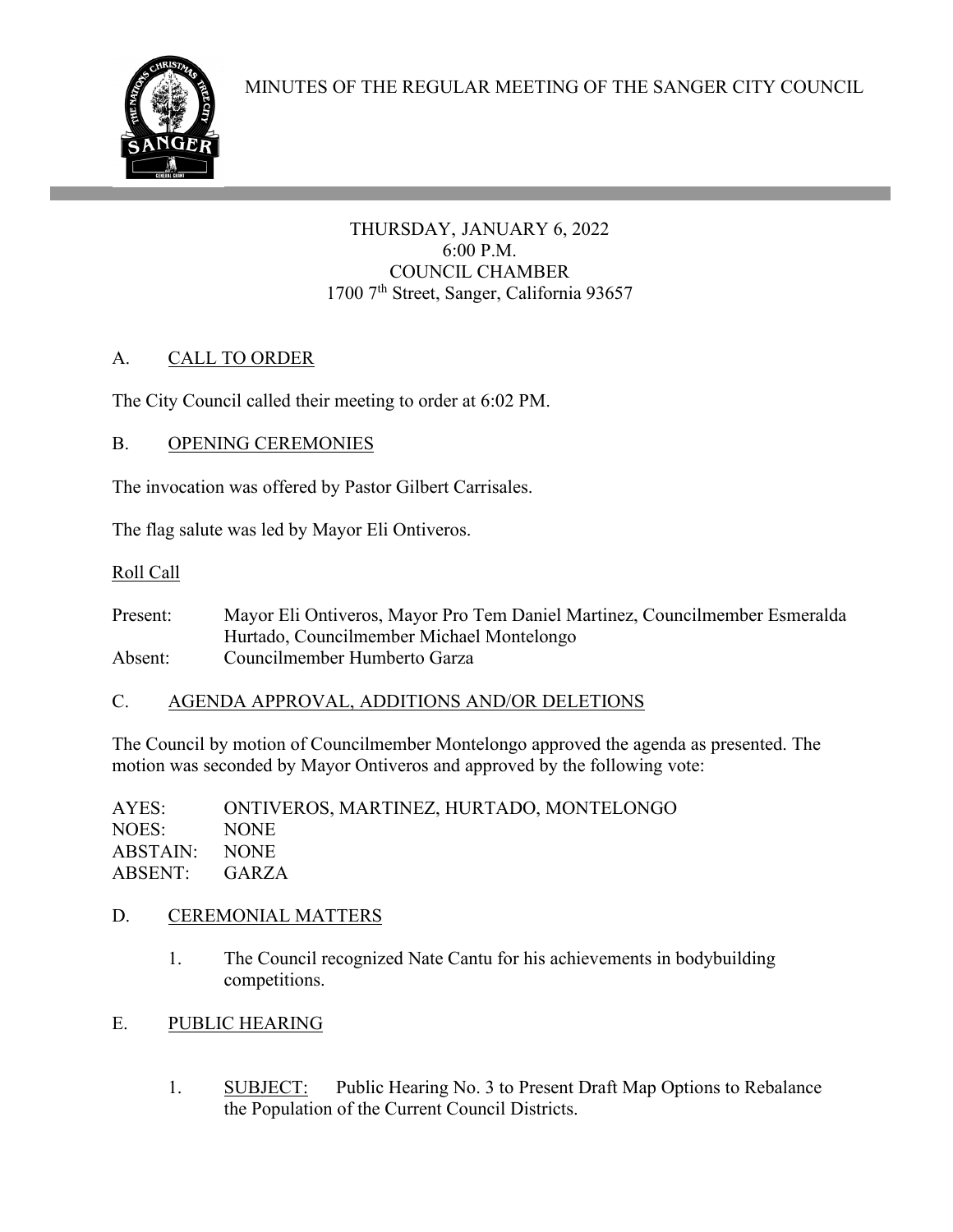Beginning at 6:18 PM, the City Council held a public hearing to review draft map options to rebalance the population of the current Council districts, discuss potential revisions and receive input from the public.

Public comment:

Victor Ruiz said Public 101 map does not fit and that it looks like the purpose is to get a certain councilmember out of the district.

Henry Provost said Public 101 map has straight lines and asked why 202 map does not.

Jaime Garza said 201 map looks close to what is current and he does not like the finger pushing in on 202 map.

Vincent Wall said 201 map and 202 map have a finger that split the current District 3 straight down. He said Public 101 map follows the canal and does best in keeping people in their neighborhoods. He said currently, no councilmember lives on the east side of the city. He said 201 map and 202 map do not solve that issue.

The Council closed the public hearing.

Councilmember Montelongo said the maps will still go to the public another time so there is still time to consider the options.

Councilmember Hurtado said it would have been nice to have the maps included with the agenda and it's difficult to distinguish the roads. She said there is more work to be done and she looks forward to the public's input.

Mayor Pro Tem Martinez asked Dr. Tilton about the purpose of the finger in 201 map and 202 map.

Dr. Tilton said the number one criterion is equal population and with the finger filled in could through off the population deviation and balance.

Mayor Ontiveros thanked everyone for their comments. He said this is the beginning and there is still time to participate and create maps via the website.

Councilmember Hurtado asked Dr. Tilton if there will be any community workshops in person or virtually.

Dr. Tilton said having workshops is up to the Council to approve the additional expense. He said the president of National Demographics Corporation is requesting workshops be held virtually. He also said the interactive review tool on the website will compare maps and include roads and will stay on the website for the next ten years by law.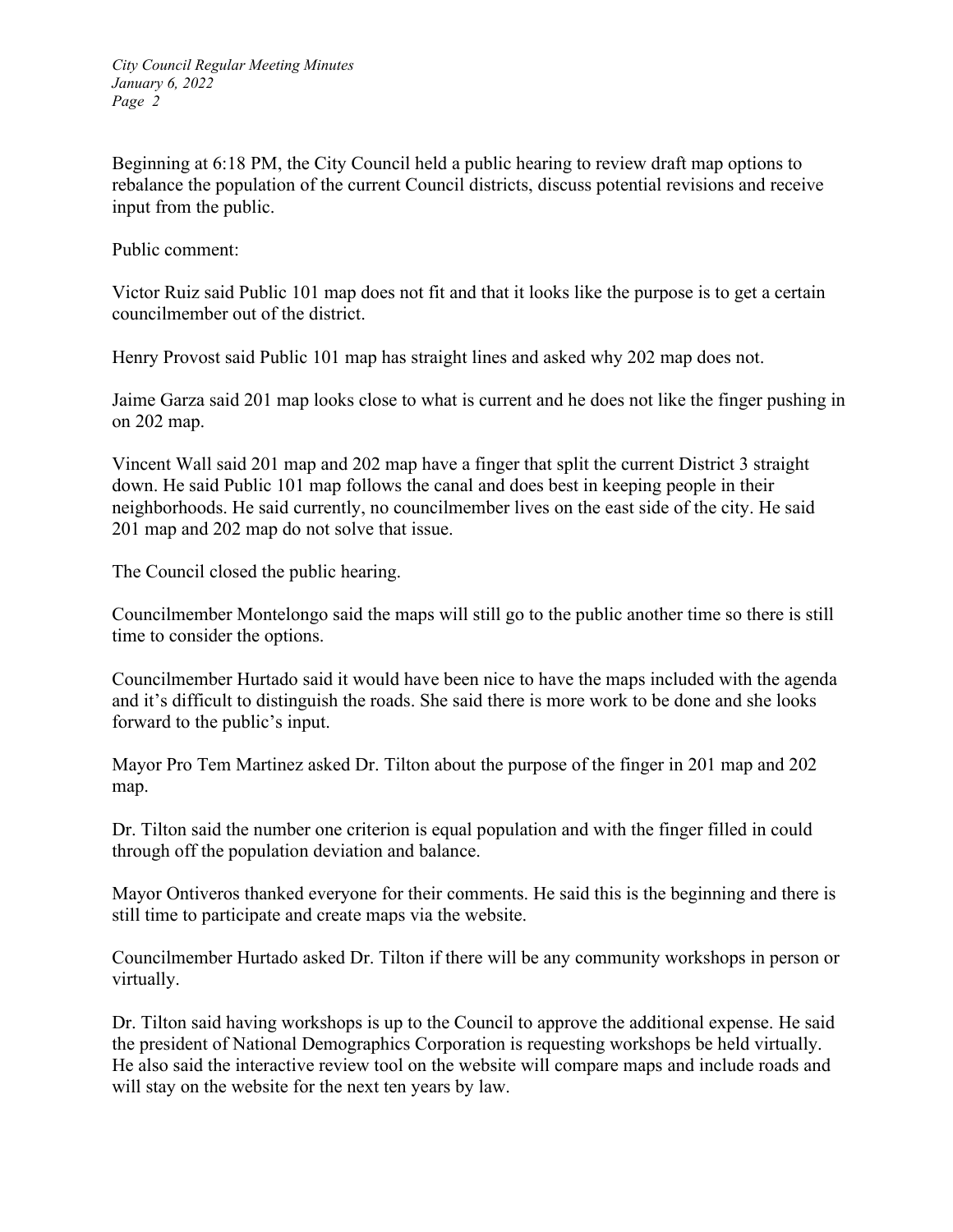*City Council Regular Meeting Minutes January 6, 2022 Page 3* 

City Manager Tim Chapa said anyone can use the tools available on the website to submit maps up to the public hearing being held in March. He said the Council will decide which maps to move forward with.

#### F. PUBLIC FORUM

Jaime Garza said in the past the City and Rotary helped St. Mary's Church with the parking issue and he is waiting to hear from Father John how to move forward.

Kevin Carter said he would like to see an ordinance on the agenda regarding the seating of the Mayor is selected by the Council. He said the City needs to go back where voting is done at large.

Rita Flores said there is a big semi parted between the alley and driveway at 1030 Almond Avenue.

Vincent Wall said he agrees with Mr. Carter that the Mayor should be selected by the Council with five districts. He said Mayor Ontiveros should resign due to being accused of domestic violence.

Jaime Garza said to work forward to get the City where it needs to go.

Henry Provost said everyone has the right to a trial.

Fred Heizman said to let the process go out and it is up to Mayor Ontiveros to do the right thing.

Vincent Wall said to think about what is best for the City. He said if anyone googles "Sanger Mayor" the first thing seen is that the Mayor is arrested for domestic violence.

An unidentified participant said everyone has rights.

An unidentified participant said it is understandable that people have feelings and impressions but people are making judgments.

An unidentified participant said a public official's private life becomes a distraction to the business of the City. She said it is time for Mayor Ontiveros to remove himself.

## G. CONSENT CALENDAR

1. SUBJECT: APPROVED - Declaration of City Vehicles as Surplus Property.

Public comment:

Fred Heizman asked why the City is not taking bids.

An unidentified participant said the City should hold a silent auction.

Osvaldo Vera said the City should allow members of the public to purchase surplus vehicles.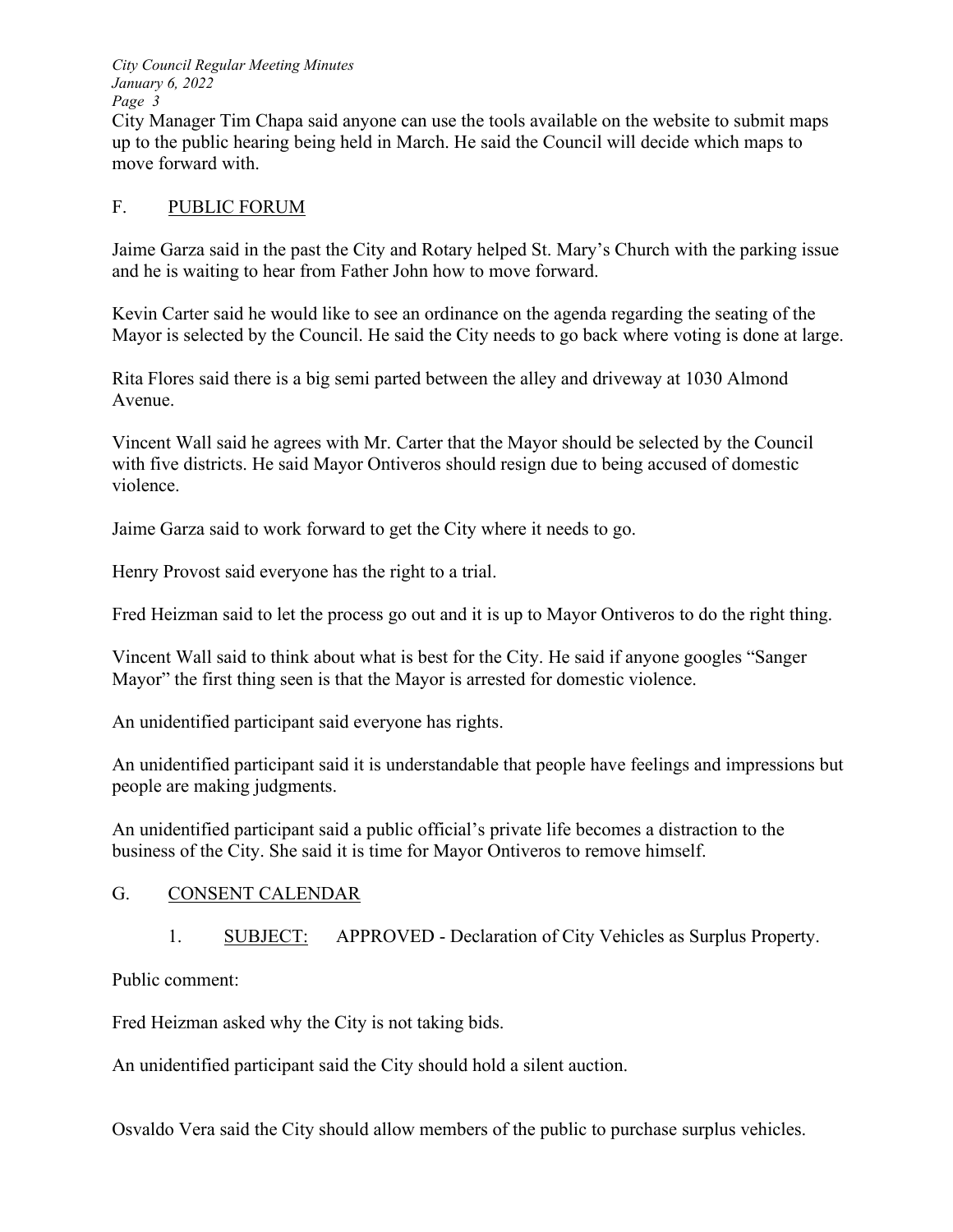*City Council Regular Meeting Minutes January 6, 2022 Page 4* 

The City Council by motion of Councilmember Montelongo approved Resolution No. 2022-01 declaring the property listed in the attachment as surplus property and authorizing the disposal or transfer of surplus property pursuant to City of Sanger Municipal Code Section 2-212 and Government Code Section 37350. The motion was seconded by Mayor Ontiveros and approved by the following vote:

AYES: ONTIVEROS, MARTINEZ, HURTADO, MONTELONGO NOES: NONE ABSTAIN: NONE ABSENT: GARZA

#### H. DEPARTMENT REPORTS

2. SUBJECT: Side Letter Agreement between the City of Sanger and the I.U.O.E. Stationary Local 39 regarding Salary Increases.

Public comment:

Vincent Wall asked how the City is paying for the increases.

The City Council by motion of Councilmember Montelongo approved the Side Letter Agreement between the City of Sanger and the I.U.O.E. Stationary Local 39 implementing a 1% salary increase effective July 1, 2021, a 3.5% salary increase effective July 1, 2022, and an additional 3.5% salary increase effective July 1, 2023. The motion was seconded by Mayor Ontiveros and approved by the following vote:

| AYES:         | ONTIVEROS, MARTINEZ, HURTADO, MONTELONGO |
|---------------|------------------------------------------|
| NOES:         | NONE.                                    |
| ABSTAIN: NONE |                                          |
| ABSENT: GARZA |                                          |

#### I. CITY MANAGER/STAFF COMMUNICATION

1. COVID-19 Update – informational only.

City Manager Chapa provided a COVID-19 update.

2. SUBJECT: APPROVED - Confirmation of Executive Order 21-05.

The City Council by motion of Councilmember Montelongo approved Resolution No. 2022-02 confirming Executive Order 21-05 initiating a mandate of indoor masking for all public buildings within the City of Sanger. The motion was seconded by Mayor Ontiveros and approved by the following vote:

| AYES:         | ONTIVEROS, MARTINEZ, HURTADO, MONTELONGO |
|---------------|------------------------------------------|
| NOES:         | <b>NONE</b>                              |
| ABSTAIN: NONE |                                          |
| ABSENT: GARZA |                                          |